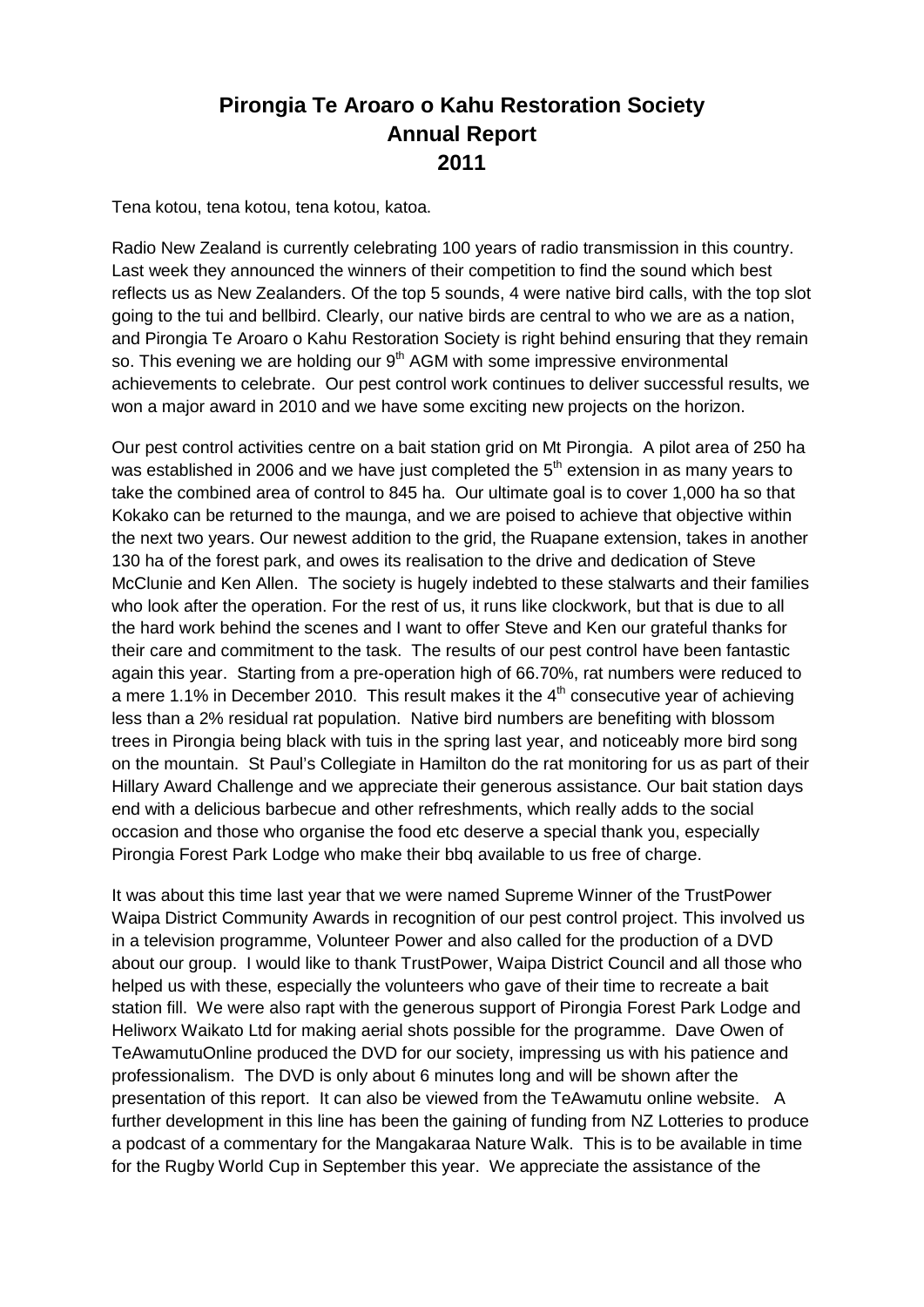Department of Conservation, Purekireki Marae, Te Awamutu Community Public Relations Office and Pirongia Tourism Association for this project.

In September last year we hosted an International Environmental Student, Kora Kutschbach from Germany who stayed with us for 4 months. She was totally committed to the environment and helped us with innumerable aspects of our operation. We learnt so much from her perspective and experience coming from Europe to New Zealand and we are grateful for all she contributed to our group, especially in helping us launch our Facebook page.

Other society projects in the last 12 months included the  $6<sup>th</sup>$  Mt Pirongia Art Awards, preparing to return North Island Robins to Mt Pirongia, landscaping of Te Ngahere Reserve, raising northern rata plants, training for native bat monitoring and our environmental activity centre project. The Mt Pirongia Art Awards are held annually in November as part of the Te Awamutu SCREAM festival. With categories for two dimensional art and creative fibre using natural dyes, it is a great opportunity for us to publicise our organisation and gain supporters. We have great sponsors on side who make the awards possible, especially Waipa Community Arts Council, Goldridge Wealth Management, Gordon Harris Art Supplies in Hamilton and TinyMighty Power. Thank you to you all.

Our plans to reintroduce North Island Robins, or Toutouwai to Mt Pirongia received a huge boost from Waikato Regional Council recently, with funding approved of \$12,000. This will enable us to employ a project leader, and complete the phases of the project involving training, capture and health screening of the birds. We are hopeful that this project will see robins being released on Mt Pirongia next year, and we consider this as an intermediate step to eventually translocating Kokako as well. Te Ngahere Reserve, located here in Pirongia Village is being landscaped using themes drawn from Mt Pirongia and our society is helping manage the project. Support from the community and local schools has been outstanding and so far \$2,035 has been received in donations in addition to in-kind contributions. The first stage of planting has been successfully completed and the second stage is now being prepared. Our project to raise northern rata plants to help reverse the decline of these majestic trees on Mt Pirongia has not seen a very successful strike rate for the cuttings we have taken. We are considering obtaining funding so that we can contract this work to a nursery. Native bat monitoring has been previously identified as a goal for Mt Pirongia by the Department of Conservation and we co-ordinate a group of volunteers for this purpose. This year a training day was held on bat monitoring and we now await details of a monitoring programme which DoC is instigating with the help of Darren LeRoux who was our guest speaker at last year's AGM. DoC are planning to attend our August meeting to present the programme and anyone interested in being involved is welcome to attend. Our environmental activity centre project has become entangled in red tape concerning a decision on our concession application with DoC. We are hopeful that this will be resolved in the near future, and in this regard we are grateful for the assistance of Councillor Diane Sharpe, Sabina Owen, Haupai Puke, Sally Uerata, Ros Empson, and the co-operation of Peter and Shirley Kewish.

On an operational level, we are pleased with the continued growth of our support base. We have 78 members and 99 sponsors who make up our sponsor a hectare programme with 137 hectares sponsored. Our volunteers number around the 80 mark. All of you are incredibly important to us in sustaining our activities and making the on-the-ground